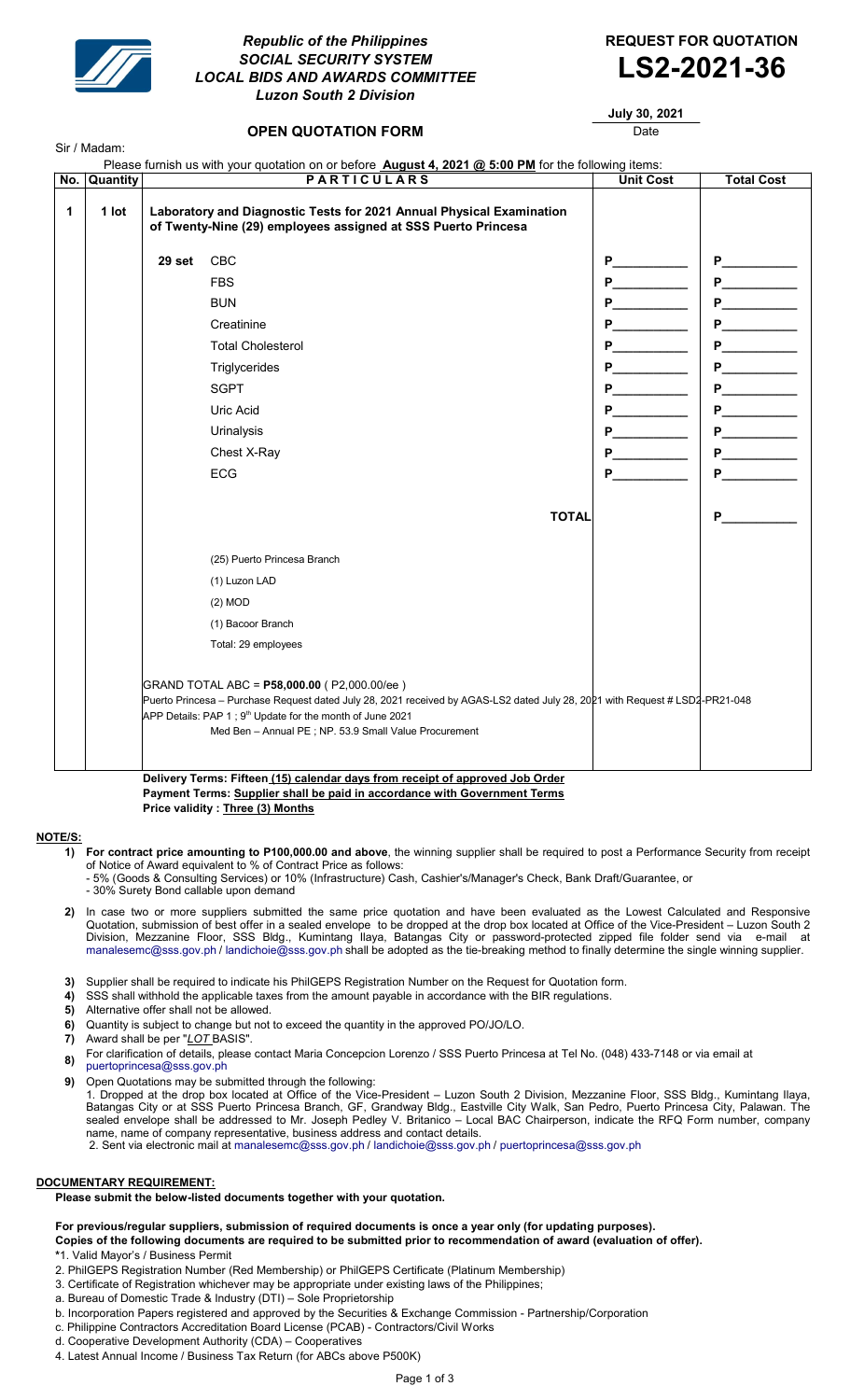### 5. BIR Certificate of Registration Form 2303

6. SSS ID Number (Employer/Self-Employed)

\*7. Notarized Omnibus Sworn Statement (for ABCs above P50K)

\*Per GPPB Resolution No. 09-2020, dated 7 May 2020, Expired Business or Mayor's permit with Official Receipt of renewal application and Unnotarized Omnibus Sworn Statement may be submitted for procurement activities during a State of Calamity, or implementation of community quarantine or similar restrictions subject to compliance therewith after award of contract but before payment.

### GENERAL CONDITIONS OF THE CONTRACT:

1. The Supplier shall deliver the goods in accordance with the description and quantity specifications of the Purchase Order/Job Order.

2. The Supplier shall deliver the goods within the period indicated in the Purchase Order. A penalty of 1/10 of 1% of the total amount of the items shall be imposed for every day of delay in delivery.

3. The Supplier shall deliver Goods/Services which must all be fresh stock, brand-new, unused, properly sealed, and which are not set to expire within two (2) years from date of delivery to SSS, if applicable.

4. The Supplier warrants that all the Goods/Services have no defect arising from design, materials, or workmanship or from any act or omission of the Supplier or the manufacturer that may develop under normal use of consumables, if applicable.

5. For Goods, the Supplier shall replace any defective item within twenty-four (24) hours from the time that it was notified by SSS of the defect. Defects detected only after the item is installed and used is covered by the replacement warranty which will be in effect for every item until its expiry date. Replacement of defective item shall have no cost to the SSS, if applicable.

6. In order to assure that manufacturing defects shall be corrected by the Supplier, a warranty security shall be required from the Supplier for a period of one (1) year. The obligation for the warranty shall be covered, at the Supplier's option, by either retention money in an amount equivalent to five percent (5%) of total purchase price, or a special bank guarantee equivalent to five percent (5%) of the total purchase price with validity period starting from the date of acceptance. The said amounts shall only be released after the lapse of the warranty period.

7. If the Supplier, having been notified, fails to remedy the defect(s) within the specified period, the SSS may proceed to take such remedial action as may be necessary, at the Supplier's risk and expense and without prejudice to any other rights which the SSS may have against the Supplier under these Terms and Conditions and under the applicable law.

8. The pricing of the Goods/Services shall be in Peso and inclusive of Twelve Percent (12%) Value-Added Tax (VAT).

### SPECIAL CONDITIONS OF THE CONTRACT:

1. Confidentiality. Neither party shall, without the prior written consent of the other, disclose or make available to any person, make public, or use directly or indirectly, except for the performance and implementation of the works, any confidential information acquired from an information holder in connection with the performance of this Agreement, unless: (i) the information is known to the disclosing party, as evidenced by its written records, prior to obtaining the same from the information holder and is not otherwise subject to disclosure restrictions on the disclosing party, (ii) the information is disclosed to the disclosing party by a third party who did not receive the same, directly or indirectly, from an information holder, and who has no obligation of secrecy with respect thereto, or (iii) required to be disclosed by law. The obligation of confidentiality by both parties, as provided herein, shall survive the termination of this Agreement.

2. Merger and Consolidation. In case of merger, consolidation or change of ownership of SUPPLIER with another company, it is the responsibility of the surviving company/consolidated company/acquiring entity to inform SSS of the change in corporate structure/ownership. Failure to do so shall translate in such company assuming all liabilities of the acquired/merged company under this Agreement.

Force Majeure. SUPPLIER shall not be liable for forfeiture of its performance security, liquidated damages, or termination for default if and to the extent that SUPPLIER's delay in performance or other failure to perform its obligations under this Agreement is the result of a force majeure.

For purposes of this Agreement the terms "force majeure" and "fortuitous event" may be used interchangeably. In this regard, a fortuitous event or force majeure shall be interpreted to mean an event which SUPPLIER could not have foreseen, or which though foreseen, was inevitable. It shall not include ordinary unfavorable weather conditions; and any other cause the effects of which could have been avoided with the exercise of reasonable diligence by SUPPLIER. Such events may include, but not limited to, acts of SSS in its sovereign capacity, wars or revolutions, fires, floods, epidemics, quarantine restrictions, and freight embargoes.

4. Non-Assignment. Neither party may assign the Contract in whole or in part without the consent of the other party.

trust SS contributions or payments of its employees until the same is fully remitted to SSS.

5. Waiver. Failure by either party to insist upon the other the strict performance of any of the terms and conditions hereof shall not be deemed a relinquishment or waiver of any subsequent breach or default of the terms and conditions hereof, which can only be deemed made if expressed in writing and signed by its duly authorized representative. No such waiver shall be construed as modification of any of the provisions of this Agreement or as a waiver of any past or future default or breach hereof, except as expressly stated in such waiver.

6. Cumulative Remedies. Any and all remedies granted to the parties under the applicable laws and this Agreement shall be deemed cumulative and may, therefore, at the sole option and discretion, be availed of by the aggrieved party simultaneously, successively, or independently.

7. No employer-employee Relationship. It is expressly and manifestly understood and agreed upon that the employees of the SUPPLIER assigned to perform the PROJECT are not employees of SSS. Neither is there an employer-employee relationship between SSS and the SUPPLIER.

This Agreement does not create an employer-employee relationship between SSS and the SUPPLIER including its personnel; that the PROJECT rendered by the personnel assigned by the SUPPLIER to SSS in the performance of its obligation under this Agreement do not represent government service and will not be credited as such; that its personnel assigned to SSS are not entitled to benefits enjoyed by SSS' officials and employees such as Personal Economic Relief Allowance (PERA), Representation and Transportation Allowance (RATA), ACA, etc.; that these personnel are not related within the third degree of consanguinity or affinity to the contracting officer and appointing authority of SSS; that they have not been previously dismissed from the government service by reason of an administrative case; that they have not reached the compulsory retirement age of sixty-five (65); and that they possess the education, experience and skills required to perform the job. The SUPPLIER hereby acknowledges that no authority has been given by SSS to hire any person as an employee of the latter. Any instruction given by SSS or any of its personnel to the SUPPLIER's employees are to be construed merely as a measure taken by the former to ensure and enhance the quality of PROJECT performed hereunder. The SUPPLIER shall, at all times, exercise supervision and control over its employees in the performance of its obligations under this Agreement.

8. Partnership. Nothing in this Agreement shall constitute a partnership between the parties. No party or its agents or employees shall be deemed to be the agent, employee or representative of any other party.

9. Compliance with SS Law. SUPPLIER shall report all its employees to SSS for coverage and their contributions, as well as all amortizations for salary/education/calamity and other SSS loans shall be updated. Should SUPPLIER fail to comply with its obligation under the provisions of the SS Law and Employees' Compensation Act, SSS shall have the authority to deduct any unpaid SS and EC contributions, salary, educational, emergency and/or calamity loan amortizations, employer's liability for damages, including interests and penalties from SUPPLIER's receivables under this Agreement. Further, prescription does not run against SSS for its failure to demand SS contributions or payments from SUPPLIER. Moreover, SUPPLIER shall forever hold in

10. Compliance with Labor Laws. SUPPLIER, as employer of the personnel assigned to undertake the PROJECT, shall comply with all its obligations under existing laws and their implementing rules and regulations on the payment of minimum wage, overtime pay, and other labor-related benefits as well as remittances or payment of the appropriate amount or contributions/payment (SSS, EC, Pag-IBIG, PhilHealth and taxes) with concerned government agencies/offices. It is agreed further, that prior to the release of any payment by SSS to SUPPLIER, its President or its duly authorized representative, shall submit a sworn statement that all moneys due to all the employees assigned to the PROJECT as well as benefits by law and other related labor legislation have been paid by SUPPLIER and that he/she assumed full responsibility thereof.

11. Compliance with Tax Laws. SUPPLIER shall, in compliance with tax laws, pay the applicable taxes in full and on time and shall regularly present to the SSS within the duration of this Agreement, tax clearance from the Bureau of Internal Revenue (BIR) as well as copy of its income and business tax returns duly stamped by the BIR and duly validated with the tax payments made thereon. Failure by SUPPLIER to comply with the foregoing shall entitle the SSS to suspend payment of the Contract Price.

12. Liquidated Damages. If SUPPLIER fails to satisfactorily deliver any or all of the Goods and/or to perform the Services within the period(s) specified in the PBD inclusive of duly granted time extensions if any, SSS shall, without prejudice to its other remedies under this Agreement and under the applicable law, deduct from the Contract Price, as liquidated damages, the applicable rate of one tenth (1/10) of one (1) percent of the cost of the unperformed portion for every day of delay until actual delivery or performance. Once the amount of liquidated damages reaches ten percent (10%), SSS may rescind or terminate this Agreement, without prejudice to other courses of action and remedies open to it.

13. Hold Free and Harmless. SUPPLIER agrees to defend, indemnify, and hold SSS free and harmless from any and all claims, damages, expenses, fines, penalties and/or liabilities of whatever nature and kind, whether in law or equity, that may arise by reason of the implementation of the Agreement. In addition, SUPPLIER agrees to indemnify SSS for any damage as a result of said implementation.

14. Settlement of Disputes. All actions and controversies that may arise from the Contract involving but not limited to demands for specific performance of the obligations as specified herein and/or in the interpretation of any provisions or clauses contained herein, shall, in the first instance, be settled within thirty (30) calendar days through amicable means, such as, but not limited to mutual discussion. Should the dispute remain unresolved by the end of the aforementioned period, the dispute shall be settled in accordance with applicable provisions of Republic Act No. 9285, otherwise known as the Alternative Dispute Resolution Act of 2004.

15. Venue of Actions. Any suit or proceeding arising out of relating to the contract shall be instituted in the appropriate court in Quezon City, parties hereto waiving any other venue

16. Governing Law. This Agreement shall be governed by and interpreted according to the laws of the Republic of the Philippines.

17. Amendments. This Agreement may be amended only in writing and executed by the parties or their duly authorized representatives.